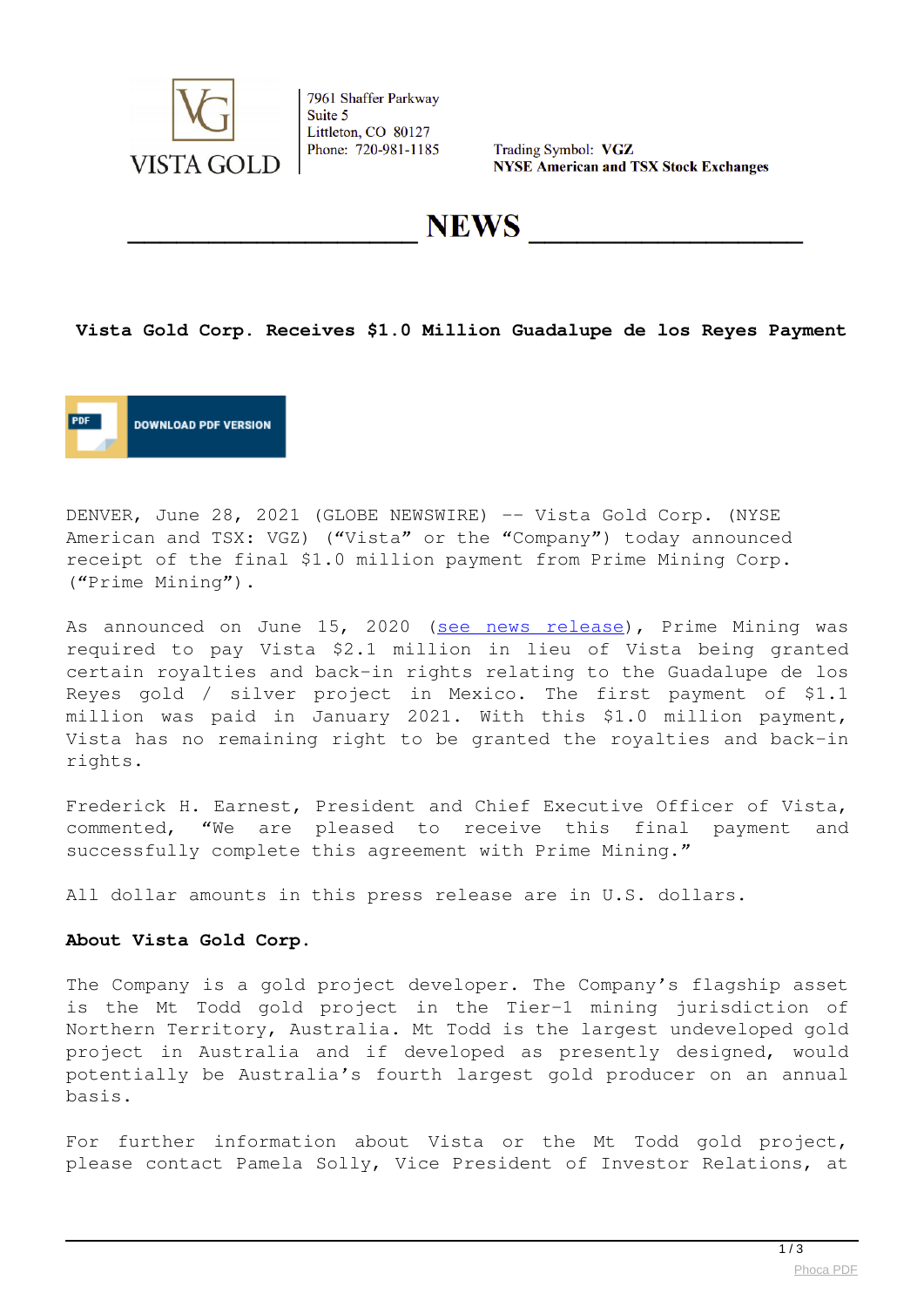

7961 Shaffer Parkway Suite 5 Littleton, CO 80127 Phone: 720-981-1185

Trading Symbol: VGZ **NYSE American and TSX Stock Exchanges** 

**NEWS** 

# **Vista Gold Corp. Receives \$1.0 Million Guadalupe de los Reyes Payment**

(720) 981-1185 or visit the Company's website at [www.vistagold.com](https://www.globenewswire.com/Tracker?data=QZ3s4o9UQnbg2jiwG3ut71XgsdSA0rF-N75qzcd-Is3arNINlNDdSk1j0BhzRrVNGFo-6BEY3GWmdqY_3u0g9Q==) to access important information, including the current Technical Report.

### **Forward Looking Statements**

This press release contains forward-looking statements within the meaning of the U.S. Securities Act of 1933, as amended, and U.S. Securities Exchange Act of 1934, as amended, and forward-looking information within the meaning of Canadian securities laws. All statements, other than statements of historical facts, included in this press release that address activities, events or developments that we expect or anticipate will or may occur in the future, including such things as our ongoing efforts to advance development of Mt Todd to potentially be Australia's fourth largest gold producer are forward-looking statements and forward-looking information. The material factors and assumptions used to develop the forward-looking statements and forward-looking information contained in this press release include the following: our discussions and contractual arrangements with Prime Mining; our reliance that Prime Mining will deem the exploration results at the Guadalupe de los Reyes gold / silver project sufficiently positive to continue its business plans for this project and its ability to raise funds to meet obligations when due; our approved business plans, exploration and assay results, results of our test work for process area improvements, mineral resource and reserve estimates and results of preliminary economic assessments, prefeasibility studies and feasibility studies on our projects, if any, our experience with regulators, and positive changes to current economic conditions and the price of gold. When used in this press release, the words "optimistic," "potential," "indicate," "expect," "intend," "hopes," "believe," "may," "will," "if," "anticipate," and similar expressions are intended to identify forwardlooking statements and forward-looking information. These statements involve known and unknown risks, uncertainties and other factors which may cause the actual results, performance or achievements of the Company to be materially different from any future results,